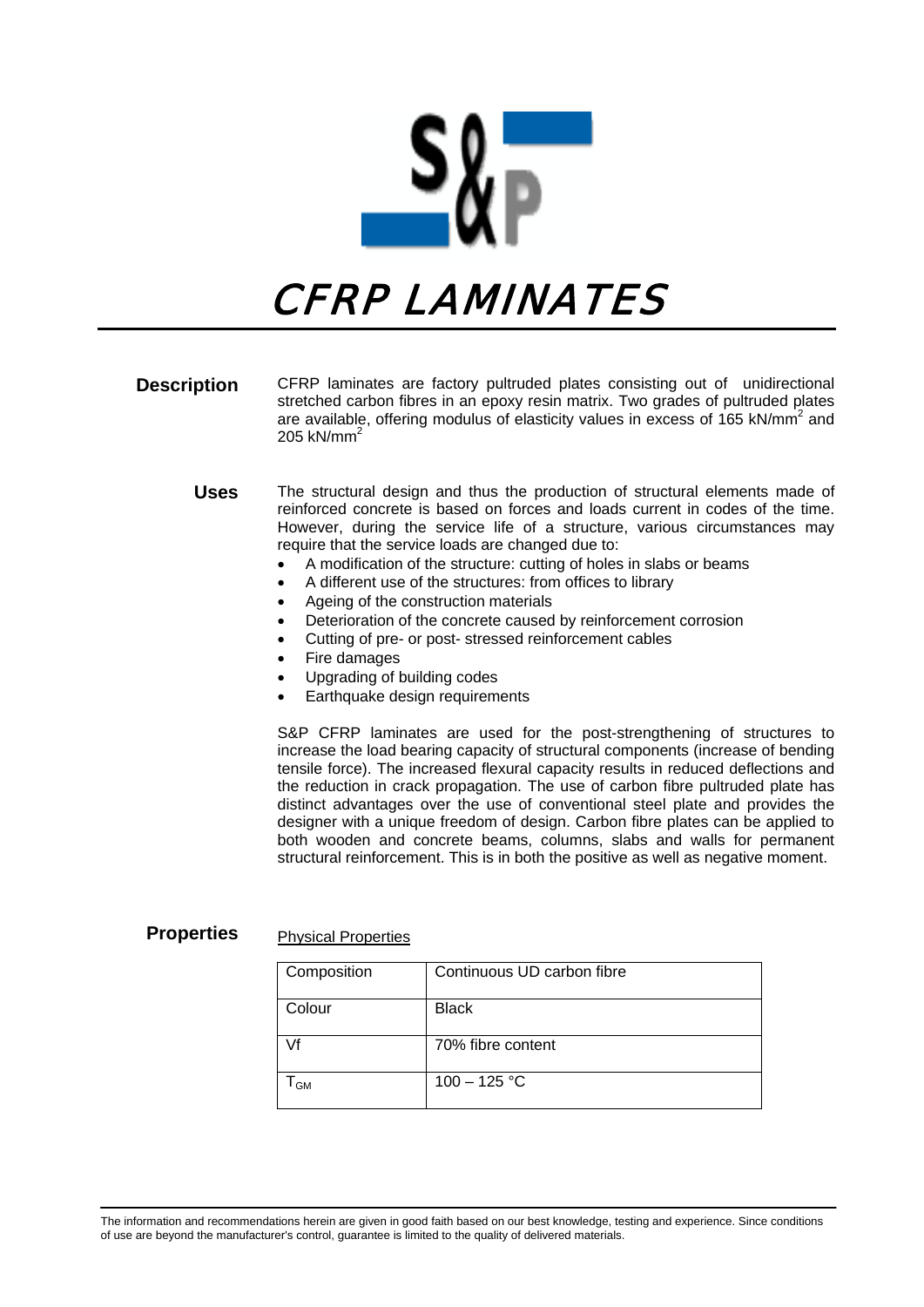#### Mechanical Properties

|                                            | S&P CFRP          | S&P CFRP          |
|--------------------------------------------|-------------------|-------------------|
|                                            | Laminate 150/2000 | Laminate 200/2000 |
| <b>Modulus of Elasticity</b><br>for Design | 168 000 Mpa       | 205 000 Mpa       |
| <b>Ultimate Tensile</b><br>Strength        | 2700-3000 Mpa     | 2400-2600 Mpa     |
| <b>Ultimate Elongation</b>                 | 1.6%              | 1.3%              |

### **Sizes**

| Width/Thickness |         | Amount of S&P     |  |
|-----------------|---------|-------------------|--|
| (mm)            |         | Resin 220 needed  |  |
|                 | 10/1.4  | (cut-in laminate) |  |
| 50/1.2          | 50/1.4  | 400 g/m           |  |
| 80/1.2          | 80/1.4  | 500 g/m           |  |
| 100/1.2         | 100/1.4 | 600 g/m           |  |
|                 | 120/1.4 | $900$ g/m         |  |

**Application** In order to ensure the load transfer from the CFRP laminate system to the substrate, the surface must be roughened by sandblasting or grinding. All damaged areas (cracks, bug holes, surface defects) must be repaired prior to placing S&P CFRP laminates. Cracks should be repaired using a structural injection resin and surface defects should be filled and levelled using appropriate materials. The adhesive strength of the concrete must be verified after surface preparation by random pulloff testing at the discretion of the engineer. Minimum tensile strength is 1,5 N/mm2. Before application of the S&P Resin 220, the surface must be clean and without dust. The CFRP laminate will arrive on site as a coil. The uncoiling should be done carefully, preferably with a special apparatus, which can be obtained from S&P. Care should be given to avoid splitting the ends of the laminate. Since loose carbon fibres may be present on the surface and airborne carbon dust may be generated while cutting, gloves, mask and goggles are recommended when handling the material. S&P CFRP laminates should be cut with tools using a shearing force (e.g. guillotine, heavy duty shears, hand held grinder). Care should be taken to support both sides of the laminate when cutting. The surface should be wiped clean using an appropriate cleaner. With a clean white cloth, wipe down the side which is to receive adhesive (this side is not labelled) with acetone until all residual carbon dust is removed (i.e. the white cloth remains white after wiping the laminate). S&P pultruded CFRP laminates should be adhered to the substrate with S&P Resin 220 gel epoxy. Mix the A and B components in a clean pail and mix thoroughly for 3 minutes using a paddle mixer at slow speed (500 rpm). Mix only that quanitity, which can be used within its pot life. Apply S&P Resin 220 to the substrate as a prime coat using a spatula to form a uniform thickness of 1,5 mm and a width approximately 2 cm wider that the laminate, which is to be used. Than apply neat S&P Resin 220 to the side of the CFRP laminate opposite the labelled side using a roof-shaped spatula and this to a normal thickness of 1,5 mm. The best method to accomplish this is to fabricate a 'hopper' for the S&P Resin 220 with the spatula at one end. The CFRP laminate is then pulled through the hopper under the S&P Resin 220 and then past the roof-shaped spatula to produced uniform cross section. After both substrate and laminate have thus been prepared, the strip is placed on the concrete (epoxy to epoxy). A rubber roller is used to remove air and to properly seat the strip using enough pressure so that the S&P Resin 220 gel is forced out on both sides of the